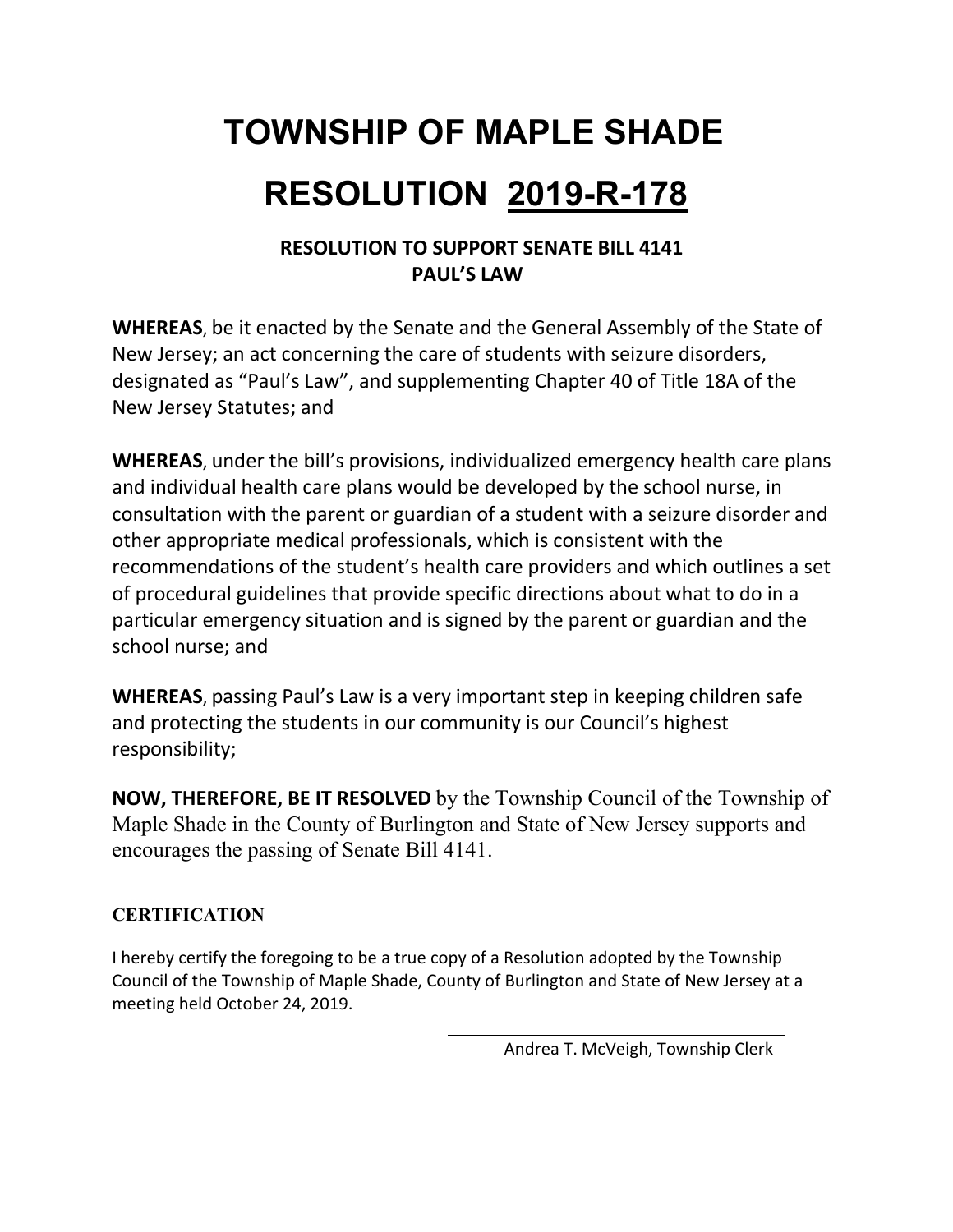DATE: October 24, 2019

| <b>COUNCIL</b> | <b>MOTION</b> | <b>SECOND</b> | <b>AYES</b> | <b>NAYS</b> | <b>ABSTAIN</b> | <b>ABSENT</b> |
|----------------|---------------|---------------|-------------|-------------|----------------|---------------|
| Manchello      |               |               | ᄉ           |             |                |               |
| <b>Nunes</b>   |               |               | ́           |             |                |               |
| Volpe          |               | х             |             |             |                |               |
| Wiest          |               |               |             |             |                |               |
| Kauffman       |               |               | х           |             |                |               |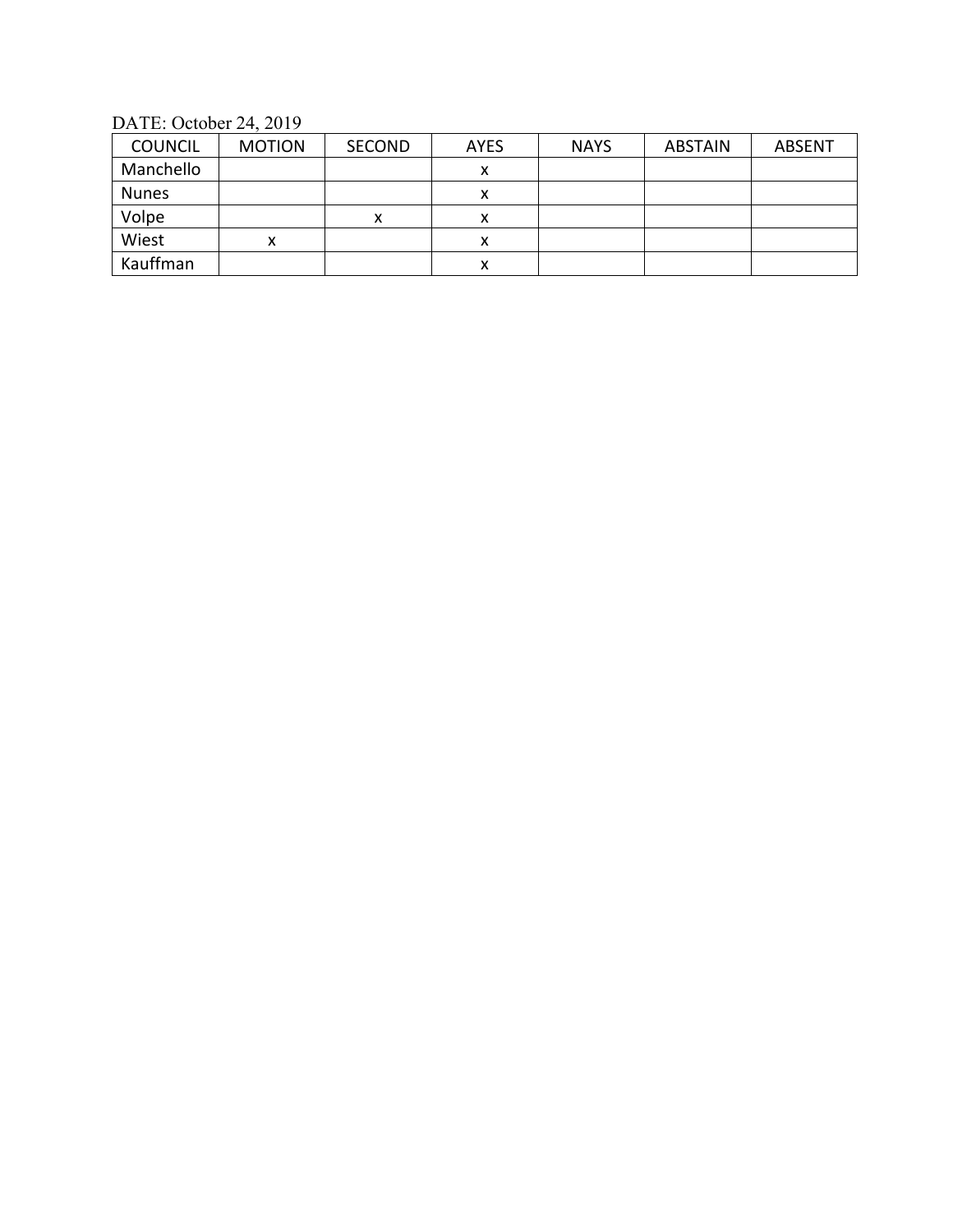# **TOWNSHIP OF MAPLE SHADE RESOLUTION 2019-R-179**

#### RENEW REDEMPTION AMUSEMENT GAMES LICENSE FOR ROUTE 73 BOWLING CENTER INC. T/A LAUREL LANES FOR THE 2020 CALENDAR YEAR

 WHEREAS, pursuant to Maple Shade Township Code Chapter 60, Article II, entitled "Redemption Amusement Games," and Resolution 2015-R-30 Route 73 Bowling Center, Inc. was deemed a Recognized Amusement Park and authorized to operate a recreational facility under the trade name of Laurel Lanes; and

 WHEREAS, on, January 22, 2015 Resolution authorized the issuance of the initial Redemption Amusement License to Route 73 Bowling Center, Inc.; and

 WHEREAS, Route 73 Bowling Center, Inc. has applied to Maple Shade Township for renewal of its Redemption Amusement License, in accordance with both Maple Shade Township Code Chapter 60, Article II, and New Jersey State Statutes and Regulations; and

 WHEREAS, Route 73 Bowling Center, Inc. must also apply to the State of New Jersey, for its Annual Amusement Games License and Inspection, which cannot be issued until such time as Maple Shade Township issues to Laurel Lanes its annual Redemption Amusement Games License.

 NOW, THEREFORE, BE IT RESOLVED by the Township Council of the Township of Maple Shade, County of Burlington, as follows:

 1. Pursuant to Chapter 60, Article II of the Maple Shade Township Code, Route 73 Bowling Center, Inc. t/a Laurel Lanes is hereby granted a Redemption Amusement Games License, for those games as listed on "Schedule A" which is annexed hereto, for the premises, located at 2825 Route 73 South, Maple Shade, New Jersey for the 2020 calendar year.

2. All appropriate fees shall be paid to Maple Shade Township upon approval of this resolution.

 3. The term of the license shall be January 1, 2020 through December 31, 2020.

4. A certified copy of this resolution shall be transmitted, together with a copy of the license certificate issued, to the Commission of Amusement Game Control.

BE IT FURTHER RESOLVED that Route 73 Bowling Center, Inc. must secure the proper licensing from the State of New Jersey, as well as all other applicable state, local and municipal regulations and ordinances.

BE IT FURTHER RESOLVED that this resolution shall become effective immediately.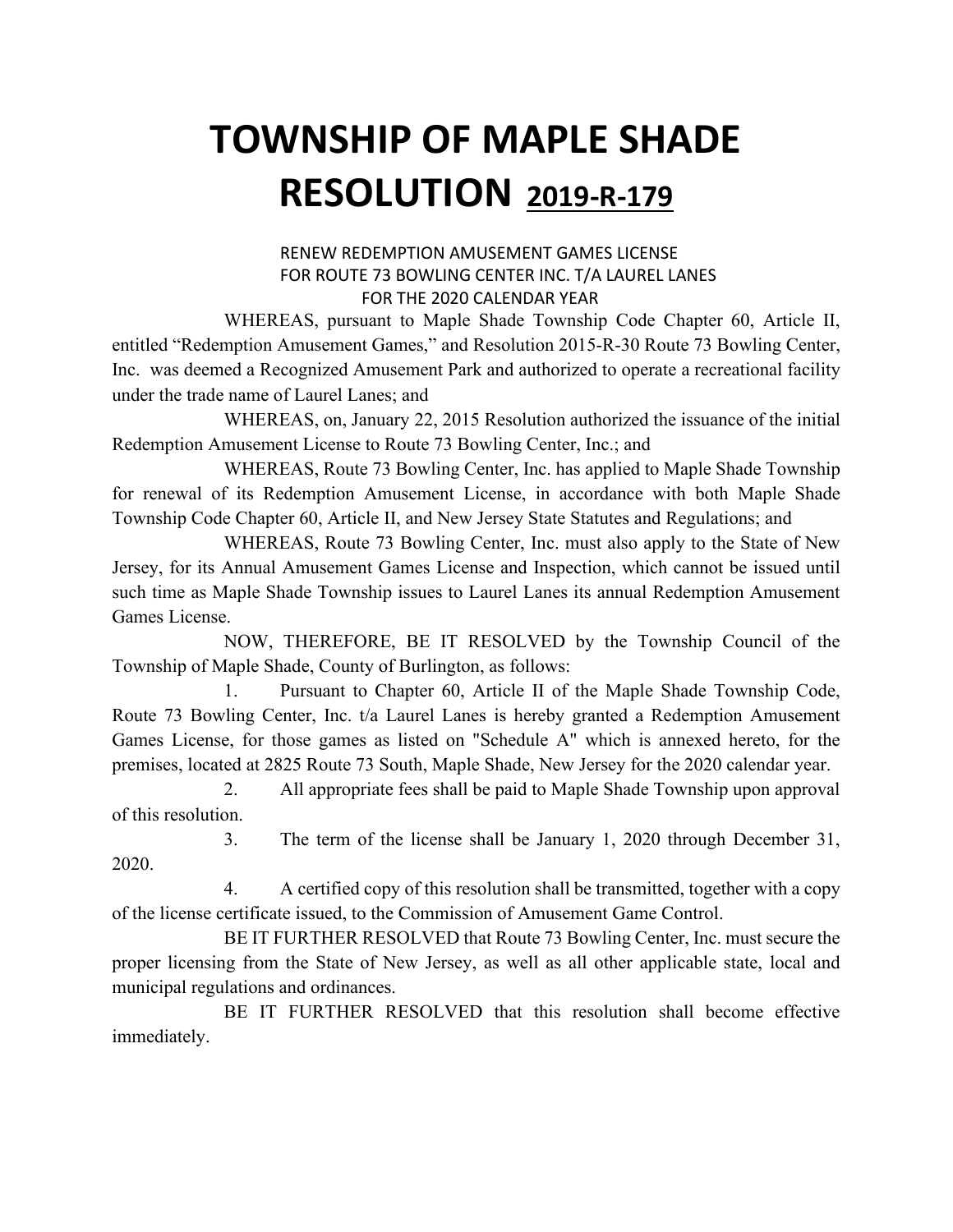### **CERTIFICATION**

I hereby certify the foregoing to be a true copy of a Resolution adopted by the Maple Shade Township Council at a meeting held on October 24, 2019.

### $\overline{\phantom{a}}$ Andrea T. McVeigh, Township Clerk

| DATE: October 24, 2019 |  |
|------------------------|--|
|                        |  |

| COUNCIL      | <b>MOTION</b> | <b>SECOND</b> | <b>AYES</b> | <b>NAYS</b> | <b>ABSTAIN</b> | <b>ABSENT</b> |
|--------------|---------------|---------------|-------------|-------------|----------------|---------------|
| Manchello    |               |               | л           |             |                |               |
| <b>Nunes</b> |               |               | x           |             |                |               |
| Volpe        |               |               | x           |             |                |               |
| Wiest        | x             |               | x           |             |                |               |
| Kauffman     |               |               |             |             |                |               |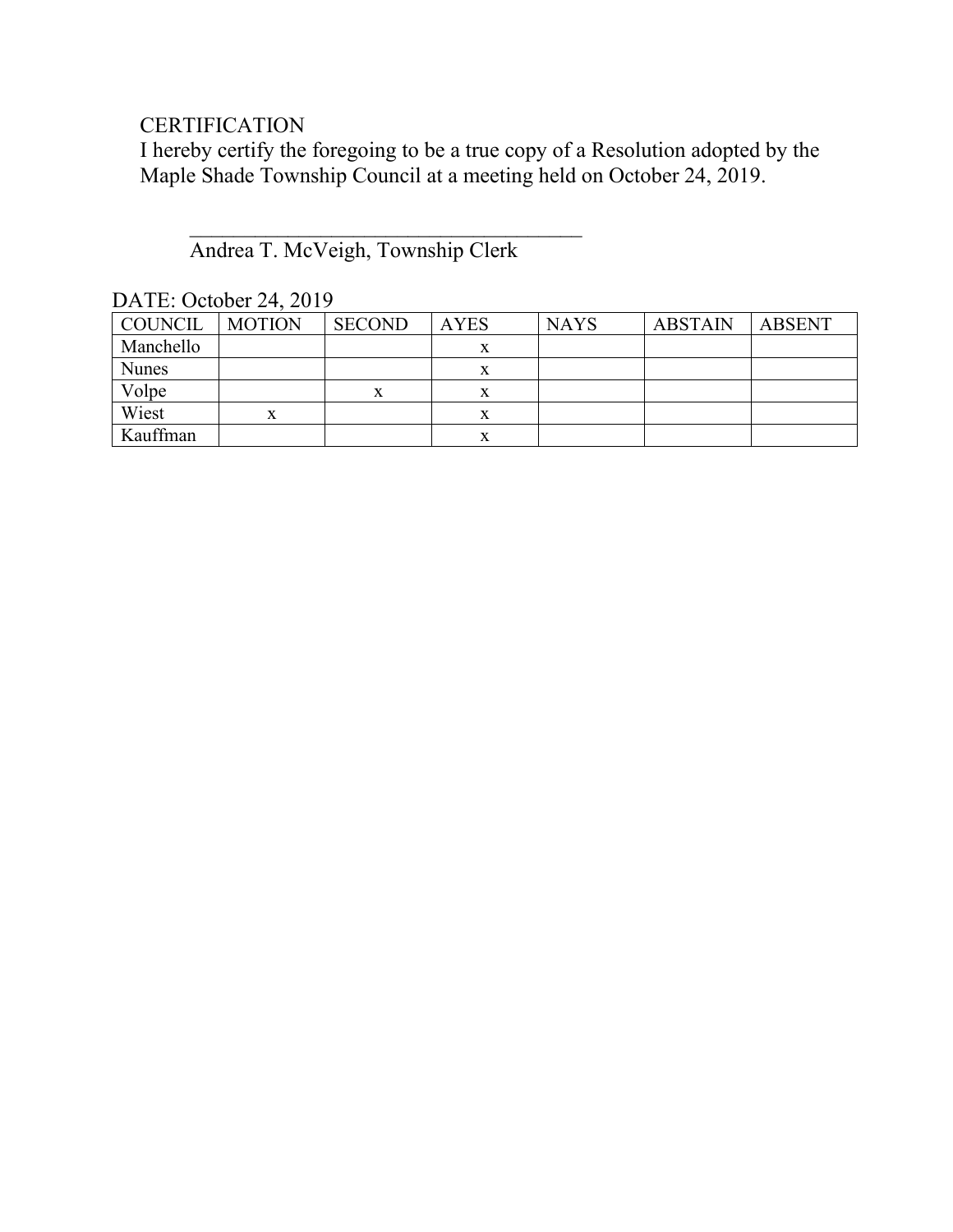# **TOWNSHIP OF MAPLE SHADE RESOLUTION 2019-R-180**

#### RESOLUTION REQUESTING APPROVAL OF ITEMS OF REVENUE AND APPROPRIATION - N.J.S.A. 40A:4-87- Drunk Driving Enforcement Fund

WHEREAS, N.J.S.A. 40A:4-87 provides that the Director of the Division of Local Government Services may approval the insertion of any special item of revenue in the budget of any county or municipality when such item shall have been made available by law and the amount was not determined at the time of the adoption of the budget; and

WHEREAS, the Director may also approve the insertion of an item of appropriation for equal amount.

NOW, THEREFORE, BE IT RESOLVED, by the Township Council of the Township of Maple Shade, in the County of Burlington and State of New Jersey, as follows:

1. The Township Council hereby requests the Director of the Division of Local Government Services to approve the insertion of an item of revenue in the budget of the year 2019 in the sum of \$9,223.85, which is now available from the State of New Jersey.

2. The Township Council hereby appropriates the like sum of \$9,223.85 under the caption of "2019 Drunk Driving Enforcement Fund."

3. The above is the result of the submission of a grant application and execution of a grant agreement with Drunk Driving Enforcement Fund in the amount of \$9,223.85.

### **CERTIFICATION**

I hereby certify the foregoing to be a true copy of a Resolution adopted by the Maple Shade Township Council at a meeting held on October 24, 2019.

Andrea T. McVeigh, Township Clerk

 $\overline{\phantom{a}}$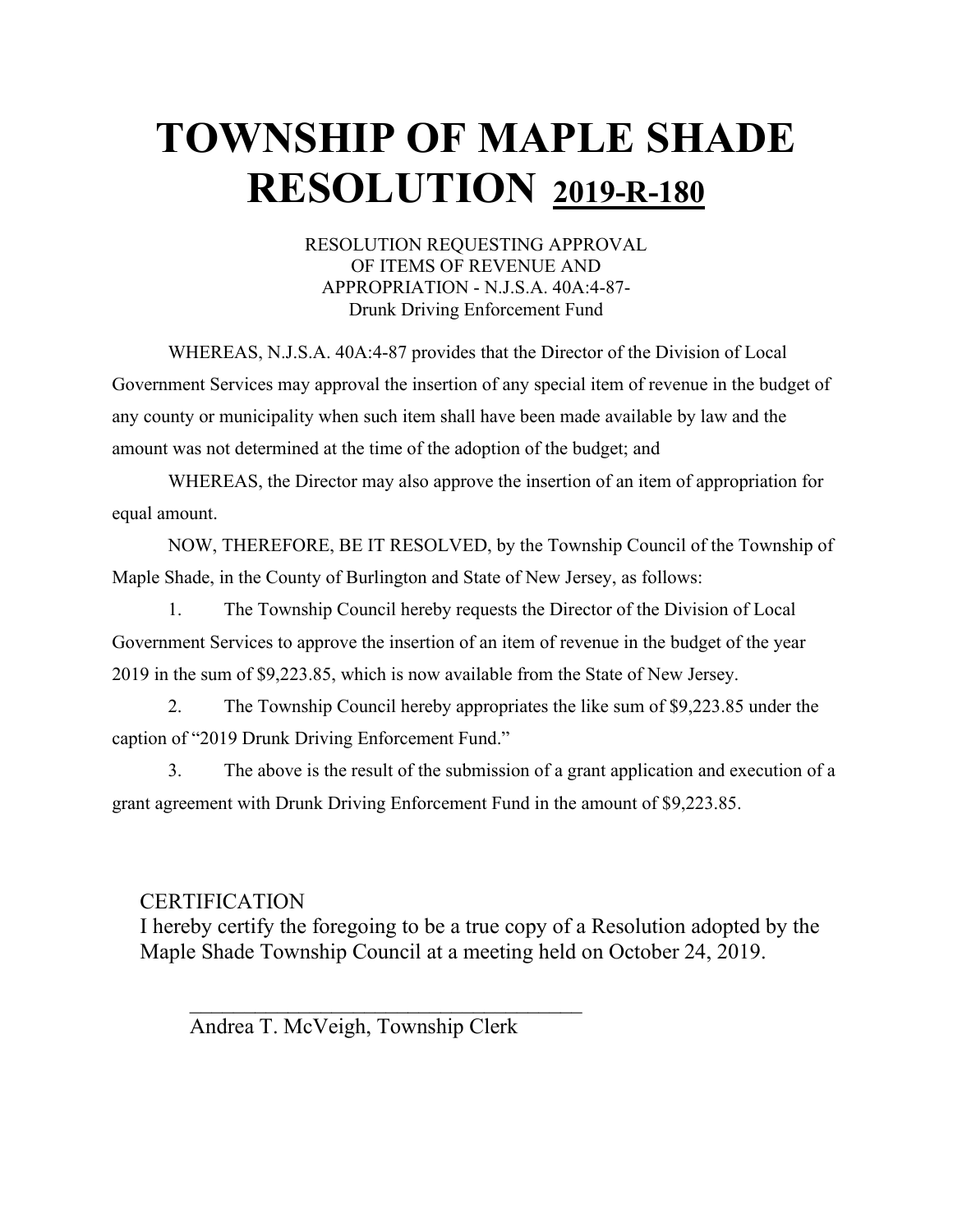DATE: October 24, 2019

| COUNCIL      | <b>MOTION</b> | <b>SECOND</b> | <b>AYES</b> | <b>NAYS</b> | <b>ABSTAIN</b> | <b>ABSENT</b> |
|--------------|---------------|---------------|-------------|-------------|----------------|---------------|
| Manchello    |               |               | x           |             |                |               |
| <b>Nunes</b> |               |               | л           |             |                |               |
| Volpe        |               | л             | л           |             |                |               |
| Wiest        | x             |               | △           |             |                |               |
| Kauffman     |               |               | л           |             |                |               |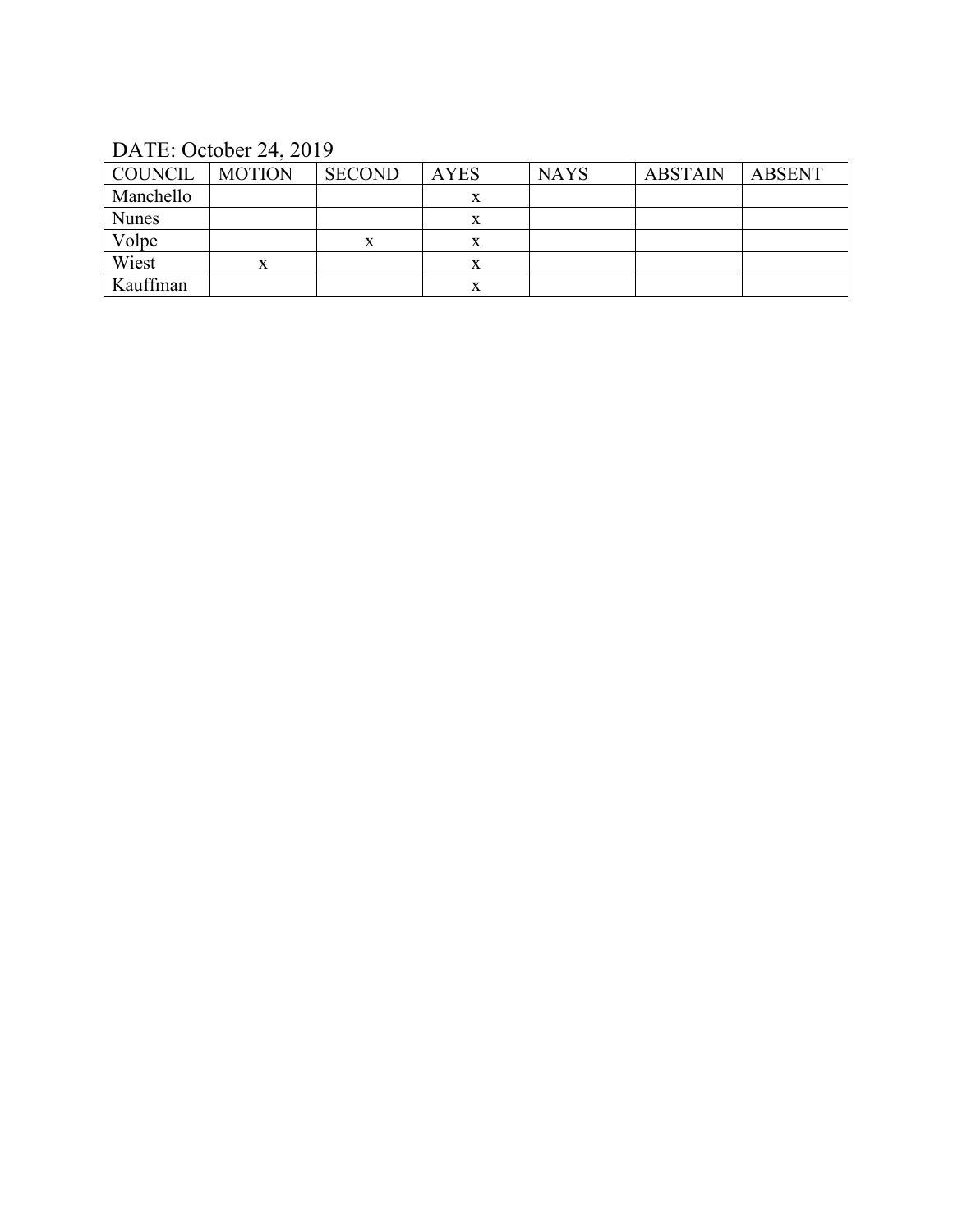## **TOWNSHIP OF MAPLE SHADE RESOLUTION 2019-R-181**

### AUTHORIZE SHARED SERVICES AGREEMENT BETWEEN BURLINGTON COUNTY BOARD OF CHOSEN FREEHOLDERS AND MAPLE SHADE TOWNSHIP TO PERFORM CERTAIN WORK AND/OR REPAIRS

WHEREAS, this agreement made on this 24<sup>th</sup> day of October, 2019, between the Board of Chosen Freeholders of Burlington County, with offices located at 49 Rancocas Road, Mount Holly, NJ, 08060 (herein known as the "County"), and the Township of Maple Shade, State of New Jersey, with offices located at 200 Stiles Avenue, Maple Shade, NJ, 08052 (hereinafter known as the "Governmental Entity"):

WHEREAS, Burlington County has previously determined that it is in the best interest of the County to cooperate with the various governmental entities within the County regarding provision of mutual services for staffing, material, equipment, site use, construction and other cooperative efforts regarding State, County, Municipal, educational and quasi-governmental issues and needs; and

WHEREAS, the County and Maple Shade Township wish to cooperate in furthering their mutual ability to provide such services beneficial to all residents within the County of Burlington; and

WHEREAS, the County and the Township wish to memorialize the provision of services for the period of January 1, 2019 to December 31, 2023; and

WHEREAS, N.J.S.A. 40A:65-1, et seq. authorizes the County to enter into Shared Services agreements for joint provisions of any service for which any party to the Shared Services agreement is authorized to enter within its own jurisdictional limit; and

WHEREAS, all notices given under this Agreement must be in writing. Each party must accept and claim the notices given by the other. Unless otherwise provided by law, they may be given by:

(a) Personal delivery; or